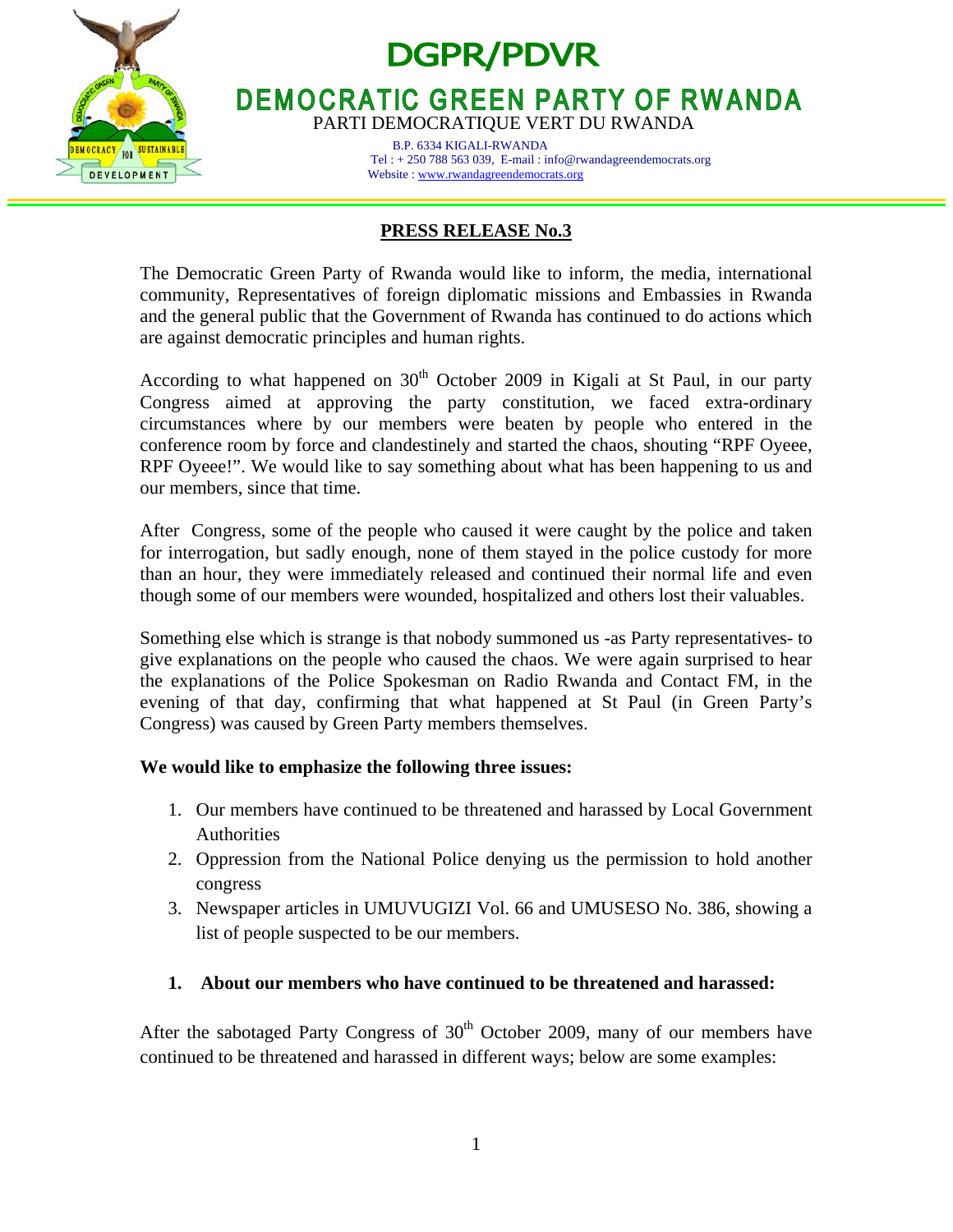- $\geq$  After the Congress of 30<sup>th</sup> October 2009, a member, called Isaac KARANGWA, resident of Nyagatovu cell, Kimironko Sector, was interrogated by Village authorities (Umudugudu) and was advised not to join Green Party when it is his right as a Rwandese to belong to any political party;
- $\triangleright$  On  $2^{nd}$  November 2009, Melisiyana NZAMUKOSHA, also from Nyagatovu, was threatened by her neighbor and when she went to Village authorities, they refused to receive her problem, because she is in Green Party;
- $\geq$  On 4<sup>th</sup> November 2009, Daphrose MUSABYIMANA was suddenly called to Kimironko Sector by Mr. HABIMANA Robert, the Executive Secretary, she was asked why she become a Green party member;
- $\geq$  On 15<sup>th</sup> November 2009, BIHIBINDI Gaston who is a former soldiers in R.D.F., now demobilized, resident of Nonko cell, Nyarugunga Sector, Kicukiro District, was kidnapped by unknown people and later imprisoned in the basement of the Ministry of Defense, where he stayed for three days without food, he was also asked why he joined Green Party and accused of recruiting fellow demobilized soldiers for Green Party, he was beaten and also threatened not to tell anyone what has happened to him;
- $\geq$  On 21<sup>st</sup> November 2009 in a meeting that took place after public activities commonly known as "umuganda", Innocent BAYITO, the president of GOBOKA Coperative in collaboration with the Executive Secretary of Kimironko Sector and General RUTATINA, questioned the husband of Daphrose MUSABYIMANA (Green Party member), accused of having a Green Party member as his wife.

We have so many other cases even from Provinces where people have been threatened by local authorities, we have always advised them to be patient, remain calm and let inform us, so that we can make a follow up;

 $\triangleright$  In particular, The Green Party 1<sup>st</sup> Vice-President, Mr. RWISEREKA André, resident of Huye District in South province, has been threatened by different and unknown people saying that his commercial activities which are in NEW SOMBORERO CLUB are going to be stopped without any reason apart from being in Party administration.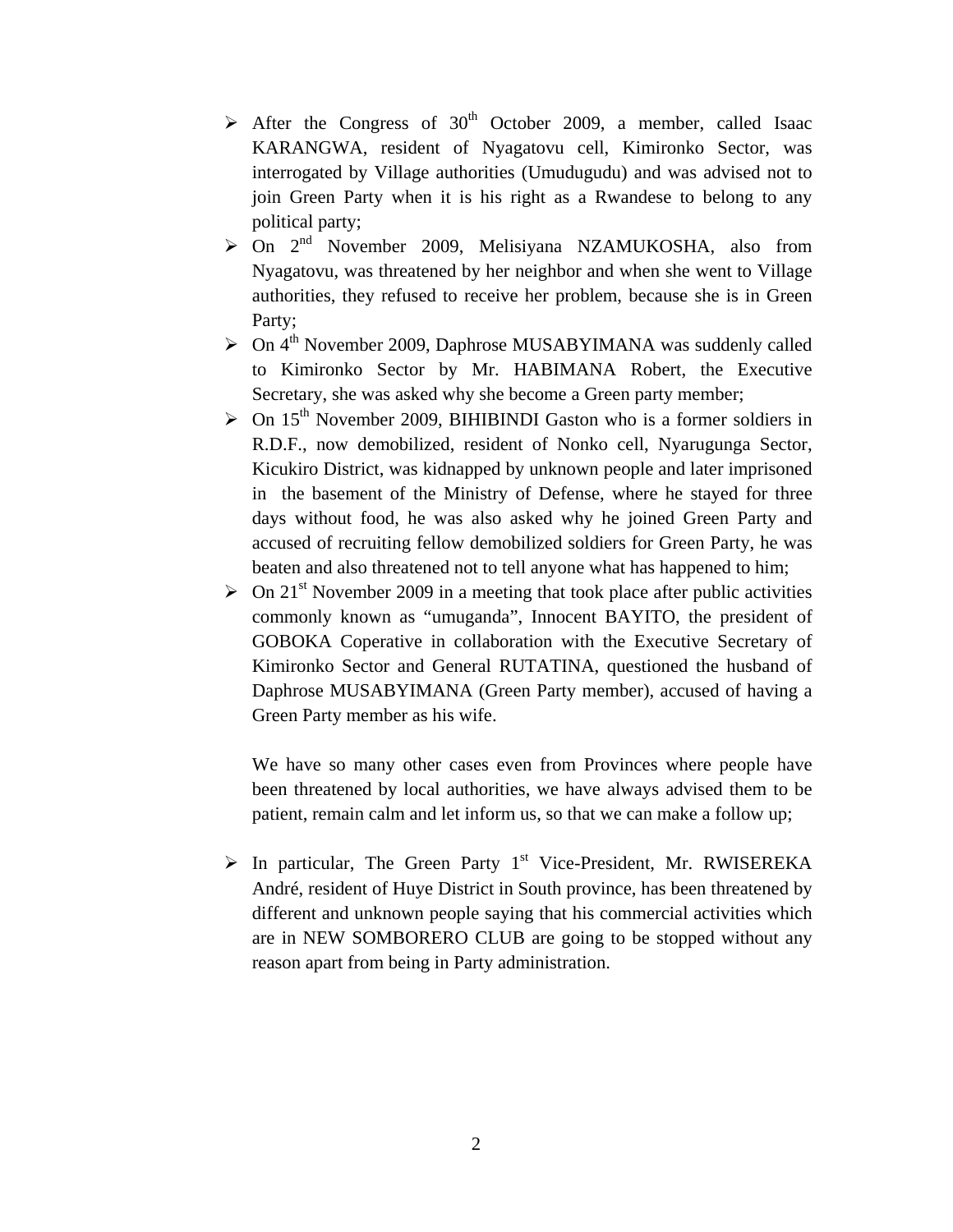#### **2. Oppression from the Rwanda National Police**

On 5<sup>th</sup> November 2009, we wrote to the mayor of Gasabo District, requesting her permission to hold another congress. This was the fifth time we were trying to hold a congress in the process of registering our Party. We got the response within two days. In this response, we started being accused -in writing- of having caused the chaos in our own congress held at St Paul.

The Mayor requested us to look for the clearance certificate from the National Police certifying that, what happened at St. Paul will not happen again in Gasabo District and also showing how the 'so called conflicts' were resolved by the police.

On 11<sup>th</sup> November 2009, we wrote to the Commissioner General of Police, requesting him that certificate. We informed him that the people who caused chaos in our meeting were caught by the National Police and are not our members. We reminded him that, if they were our members, the police would have called us to give some clarifications and nobody called us, and unfortunately all those who were in police custody were released in a period of just an hour.

The Commissioner General responded to us after twelve days, where he said that he couldn't give us the requested permission, because the police is not yet sure that what caused the chaos/conflicts was resolved, he informed us that they are still carrying out investigations and requested us to provide any information about the people who caused the chaos.

What was surprising is that the National police requested us to make investigations when it is one of their responsibilities and yet they released those they caught in action at a short notice.

The same day we received that response, the 23 November 2009, we directly wrote another letter to the Commissioner General of the National Police.

In that letter we presented him two names: KAYISIRE Emmanuel, resident of Kimironko Sector, Gasabo District who works as a business broker at Gicement, in Remera and KIMENYI Jean Claude, resident of Nyamirambo and works as money changer in central town of Kigali.

From that time we wrote the letter, giving those two people mentioned, none of them has been arrested because they are seen doing their business as usual. We have patiently waited for the response.

On 22<sup>nd</sup> December 2009, we phoned the secretariat of National Police headquarters, in order to see if we any response. They recommended us to be patient, because the response was not yet ready. A whole month has ended.

 When you analyze this, you find out that there is nothing else hidden behind other than delaying and complicating us.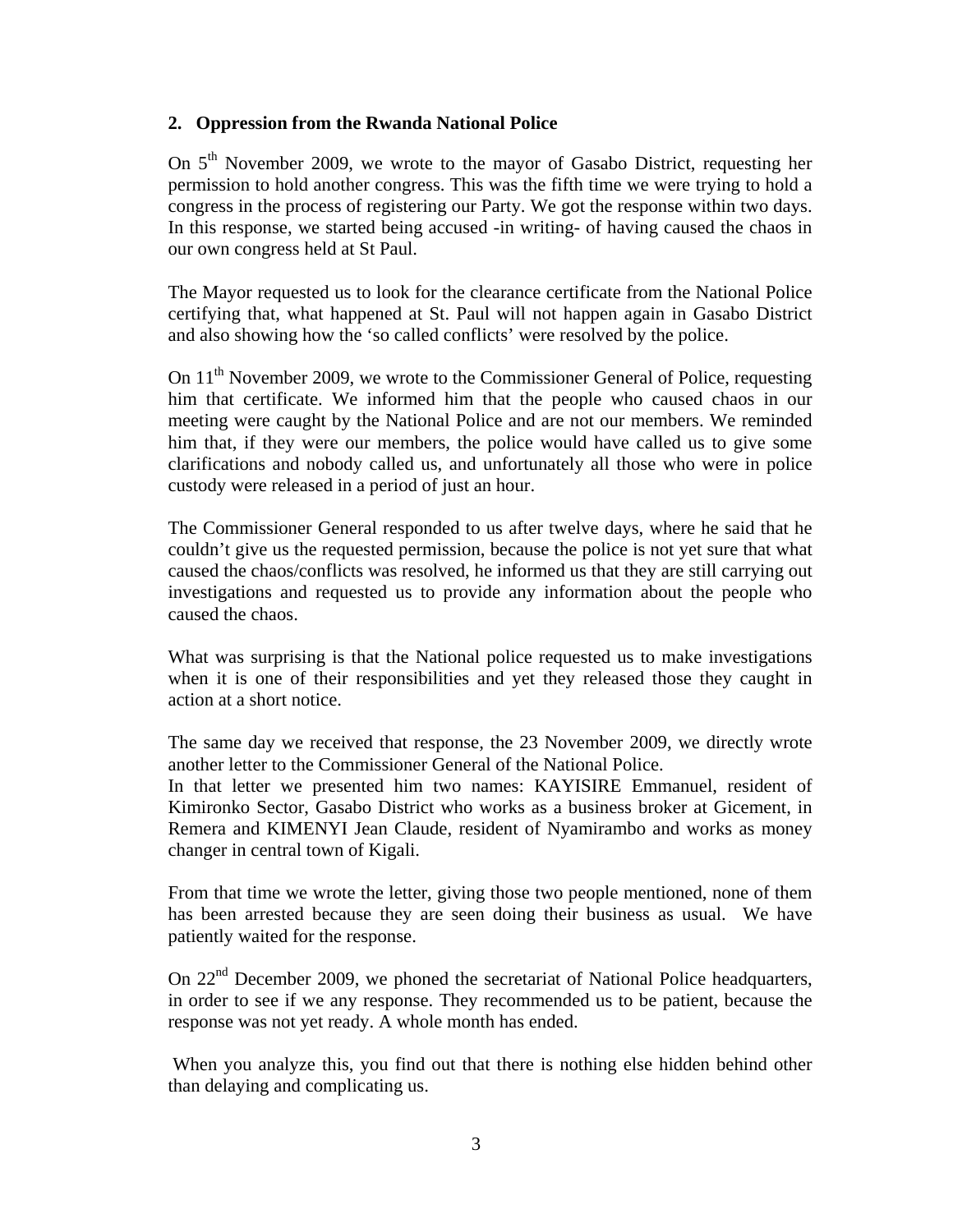# **3. Newspaper articles in UMUVUGIZI Vol. 66 and UMUSESO No. 386, showing a list of people suspected to be our members.**

UMUSESO Newspaper, No 386 of  $14<sup>th</sup>$  to  $21<sup>st</sup>$  December 2009, P.2 has an article saying that there exists an intelligence report written by Gen Jack NZIZA (Permanent Secretary of the Ministry of Defense) showing that Colonel Senator Joseph KAREMERA and Patrick MAZIMPAKA are behind Democratic Green Party of Rwanda, the Party which is still looking for legal registration. UMUSESO is saying that the report is aimed at 'chopping off the heads' of both Col. Joseph KAREMERA and Patrick MAZIMPAKA.

UMUVUGIZI Newspaper, Vol.66 of December  $18<sup>th</sup> - 27th$ . 2009, also writes on the existence of that Report, and it says as well, that those RPF-Inkotanyi historicals, have a sole objective of overthrowing Kagame's Regime, it is alleged that, these historical/senior members are the ones behind the new political parties being born in Rwanda. It goes ahead and says that the report has linked all of them to be behind the Democratic Green Party of Rwanda (DGPR).

#### **Details of those mentioned are below :**

- 1. MAZIMPAKA Patrick (Former vice-chairman of the African Union Commission, and former Minister)
- 2. Ambassador RWAMASIRABO (Former Rwanda's ambassador to Japan, and former Rector of National University of Rwanda)
- 3. Senator Joseph Karemera (Former Ambassador and Minister)
- 4. Colonel Mudenge ( current Director General of Rwanda Regulatory Agency)
- 5. Sam NKUSI (Former Minister of state for Energy in MINIFRA).
- 6. Commissioner General of Police Brigadier General Emmanuel Gasana (current Police Chief)
- 7. Commissioner General RWIGAMBA Andrew (former Police chief)
- 8. Ambassador NGOGA Pascal (who was Rwanda's ambassador to Ethiopia)
- 9. Dr. Maj. Ben KARENZI (Former permanent secretary in the Ministry of Health)
- 10. General Ambassador KAYUMBA NYAMWASA (former Rwanda's Army Chief of staff, now Ambassador in India )
- 11. Senator INYUMBA Aloysie (former Minister and Treasurer of RPF)
- 12. Brigadier General Richard RUTATINA (Presidential Advisor on security)
- 13. Colonel Zigira (who was a commissioner in the commission for the demobilization of soldiers.)
- 14. Dr.BIHOZAGARA (Former Rwanda's ambassador to Bruxelles, former Minister as well)
- 15. NKONGORI John (former Director General of Civil Aviation Authority)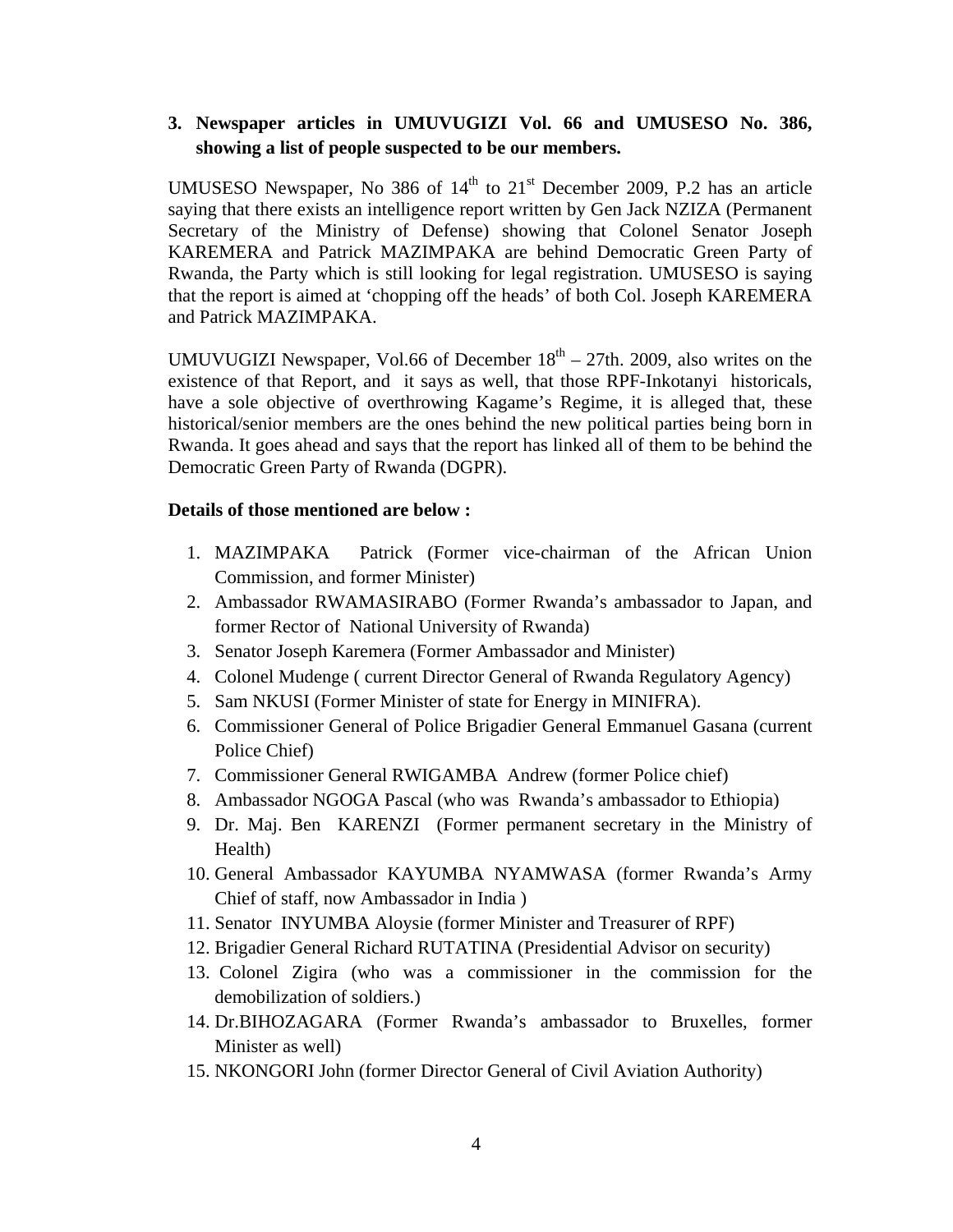We would like to say something on these articles. The Democratic Green Party of Rwanda seriously refutes the allegations stated in these newspapers; there is nothing like or anyone behind the Democratic Green Party of Rwanda, who wants to overthrow RPF's Government.

UMUVUGIZI Newspaper, says that, the report has names of people whose objective is to overthrow Kagame's Government. The Democratic Green Party of Rwanda has no intentions of destroying and overthrowing Kagame's Government. UMUVUGIZI Newspaper continues saying that in that intelligence report, that some of those people mentioned in connection to the allegations stated in the above paragraph, have close relational ties with, or are friends to KABANDA Charles and Frank HABINEZA, some of the eleven people in the Executive Committee that govern the Democratic Green Party of Rwanda.

The leadership of the Democratic Green Party of Rwanda, wishes to inform all the people living in and outside of Rwanda that the names of those people listed down in the report do not belong to our party.

Those people allegedly mentioned to be hiding behind the Green Party, cannot do so, because our party members do not hide behind anyone or anything else. Our party members are very well known and do attend our party meetings regularly and their contributions openly.

But if someone, so wishes to join our Party, the doors are widely open.

 The Democratic Green Party of Rwanda has a clear strategy and program of recruiting all Rwandans with sound mind, both inside and outside Rwanda to become Green Party Members.

Writing a report of that nature, which contain lies and terminologies, such as overthrowing a government, is something we condemn vigorously, making it categorically clear in no unmistakable terms, that, those actions referred to in the allegations (overthrowing a government) are contrary to the Green Party principles all over the world over.

We know very well that the people mentioned in that report, are high profile personalities, quite experienced and not cowards.

If they belonged to our party, they would say it openly without any fear. Therefore nobody should be allowed to make them what they are not. We would therefore, like to re-confirm the they are not members of our party.

The News in Umuseso and Umuvugizi indicate that, that report shows names that are relatives and friends who have connections to HABINEZA Frank and KABANDA Charles.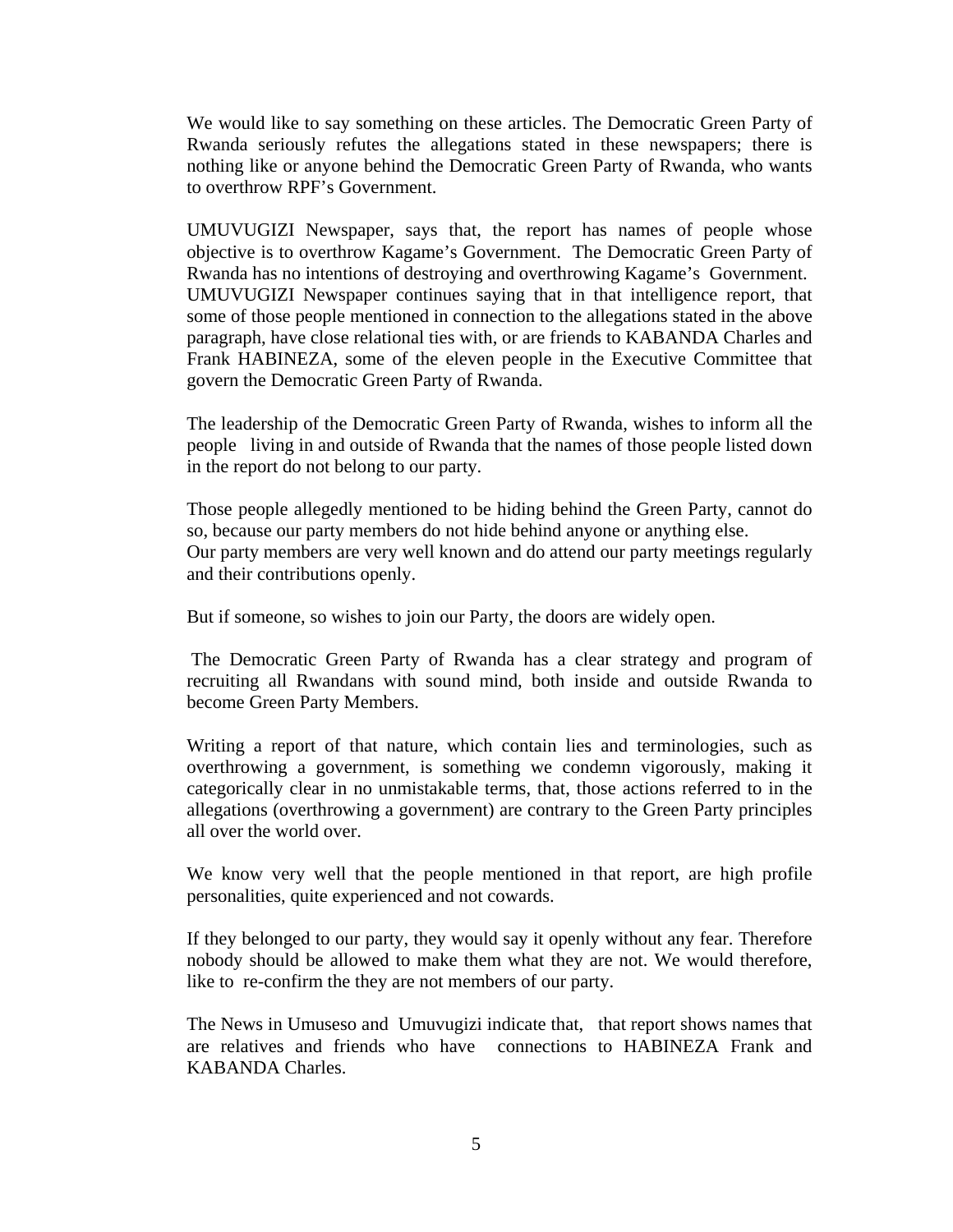Being a relative or a friend of a person, does not make one share the same political opinion or be a member in the same political party. And even if they were in the same political party this would not directly mean that it emanates from friendship or close relationship. But on the good political program of the party.

Our political party does not harbor any nepotism tendencies. Anyone who would like to know more about this, should come, and examine the composition of the members in the current Executive Committee.

The UMUVUGIZI Newspaper states that, the report, says, that there is a connection between the Democratic Green Party of Rwanda and John NAGENDA, Senior Advisor to President MUSEVENI of Uganda. As a matter of fact, this is a pure lie.

The Democratic Green Party of Rwanda does not have any intentions of destroying or overthrowing the present government. Our party has a good political program, which will be presented Rwandans, then, it will be up to them, to choose for themselves what type of political program, they need, using democratic means.

All such things are being done, in order to make people hate us, these tactics are well known, we shall continue to show the truth.

The Democratic Green Party of Rwanda, would like to request, International Organizations for Human Rights and Democracy, International Community, Representatives of Foreign Diplomatic Missions and Embassies in Rwanda and Commonwealth: to follow very closely our problem and to carry out an investigation or inquiry on the violence unleashed against us on  $30<sup>th</sup>$  October 2009 at St.Paul.

We would also like to request the friendly nations/countries of Rwanda, to make an appeal to H.E. President KAGAME and the ruling RPF to let the Democratic Green Party of Rwanda be accorded legal status in Rwanda.

We also would like to conclude by requesting, all Religious Leaders both in Rwanda and all over the world, to request H.E, President Kagame and the Ruling RPF to accept the Democratic Green Party of Rwanda, and also let democracy take root in Rwanda.

#### **CONCLUSION**

After all this, and other things that may be planned against us, we shall continue to project the truth, among the Democratic Green Party Principles, we have that of **non – violence,** we shall continue to use it as one of the main pillars guiding us.